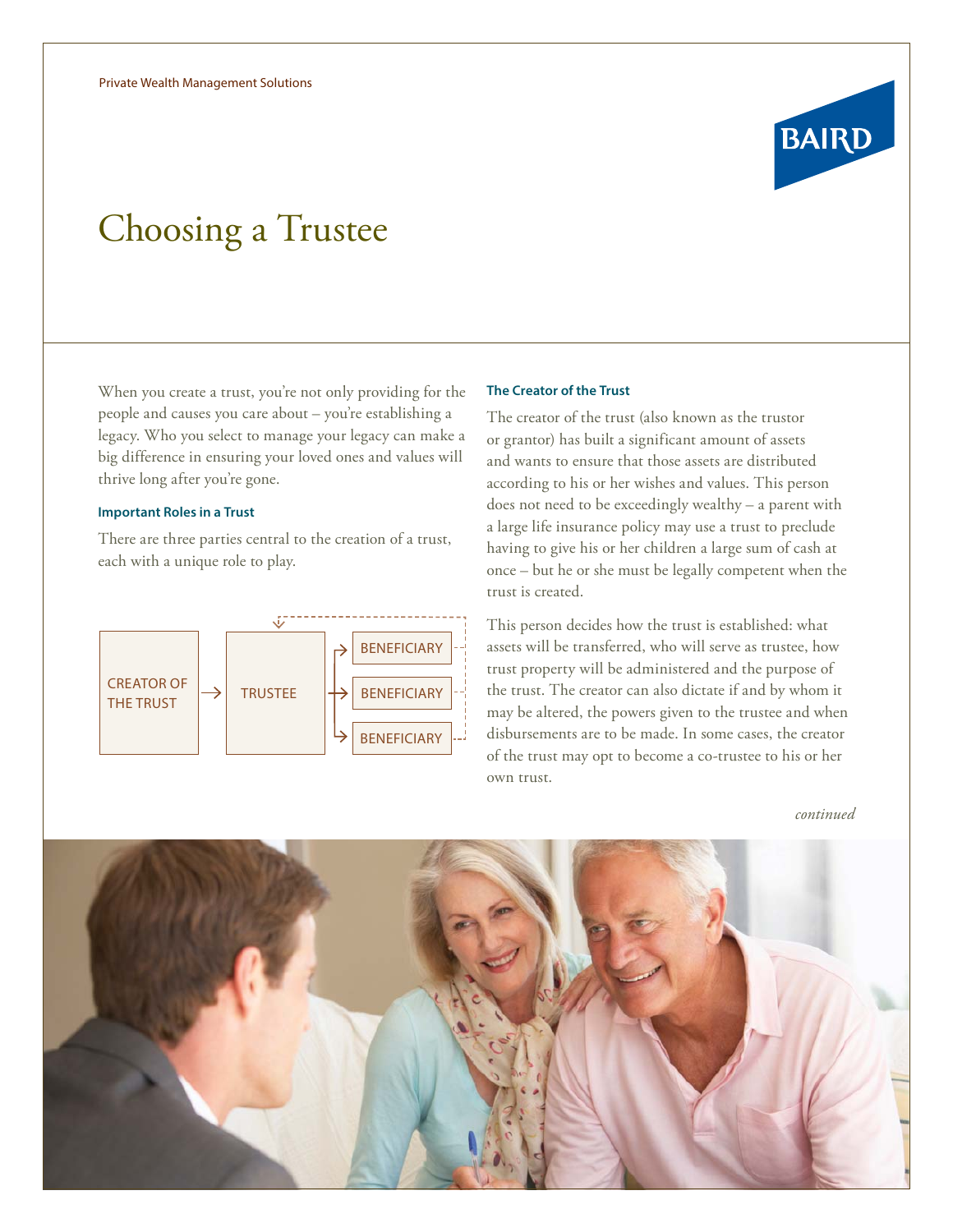

# **The Trustee**

The trustee is responsible for strictly adhering to the terms of the trust set forth in the trust document. He or she holds the legal title, not the equitable title, to the property that is in the trust, thus ensuring that trust assets can be used only for the beneficiaries' benefit.

The trustee has a legal responsibility to act for the benefit of those named in the trust and must be legally competent to accept the trust property. A minor or someone declared legally incompetent cannot be named trustee.

#### **The Beneficiary**

The beneficiary is the person or group of people who benefits from the trust and eventually receives some or all of its assets. While the trustee holds the legal title, beneficiaries have the equitable title, meaning the assets can only be used for their benefit as stipulated in the trust document.

The beneficiaries of the trust must be clearly identified or ascertainable. In some trusts, the beneficiaries may be determined by the trustees, as long as the trust names a clear class of beneficiaries, such as charities that provide services to the homeless. Current beneficiaries are entitled to receive current income or principal distributions from the trust either at the discretion of the trustee or as required by the terms of the document. Remainder beneficiaries are those beneficiaries who succeed to the interest of the current beneficiaries. In many cases, the principal of the trust is distributed to remainder beneficiaries, which can be people, institutions or charities.

#### **Qualities to Consider When Choosing a Trustee**

There are numerous long-term considerations when naming a trustee. First and foremost, the trustee should be reliable, honest and willing to serve. The trustee should have a solid business acumen and the ability to navigate complex tax issues. Ideally, this person will also have a keen knowledge of trust administration, business savvy to oversee investments (even if the management of investments is handled by an advisor) and a willingness to study the intent of the trust itself. Taxes, real estate, debts as well as distributions of the trust all should be tasks the trustee is capable of overseeing. If the trust is large or complex, the administration of that trust will require a significant amount of time and attention.

It's also very important the trustee be fair, given that he or she will be dealing with beneficiaries who may have competing interests. The ability to do so diplomatically and impartially is critical. The creator of the trust should select a trustee whom he or she believes will serve in the capacity well and administer the trust assets as if they were his or her own. It is important to recognize that the trustee also can be held personally liable for any mistakes made. Trustees may land in legal trouble if they violate applicable laws, abuse powers or fail to comply with the terms of the trust or carry out any duties as trustee.

#### **How to Select the Right Trustee**

Determining the right trustee is critical to the success of the trust. A trustee should be able to administer the trust according to the terms and applicable laws as well as address any concerns of the beneficiaries impartially and fairly. A trustee also will be charged with maintaining proper books and records.

#### **A Court-Appointed Trustee**

As the name implies, a court may appoint a trustee to administer a trust, particularly when a minor has received a settlement from a lawsuit. The court also may intervene in other trust situations if the trustee is incompetent or has resigned or died without naming a successor trustee. In this case, the beneficiaries may agree on a trustee; if not, the court will appoint one. Proper planning when creating trusts prevents leaving this critical decision to the courts.

#### **A Family Member**

A trusted family member may seem the obvious choice as trustee. Although a family member may understand and care for your affairs and beneficiaries, there are a number of potential pitfalls as well. A relative may not have the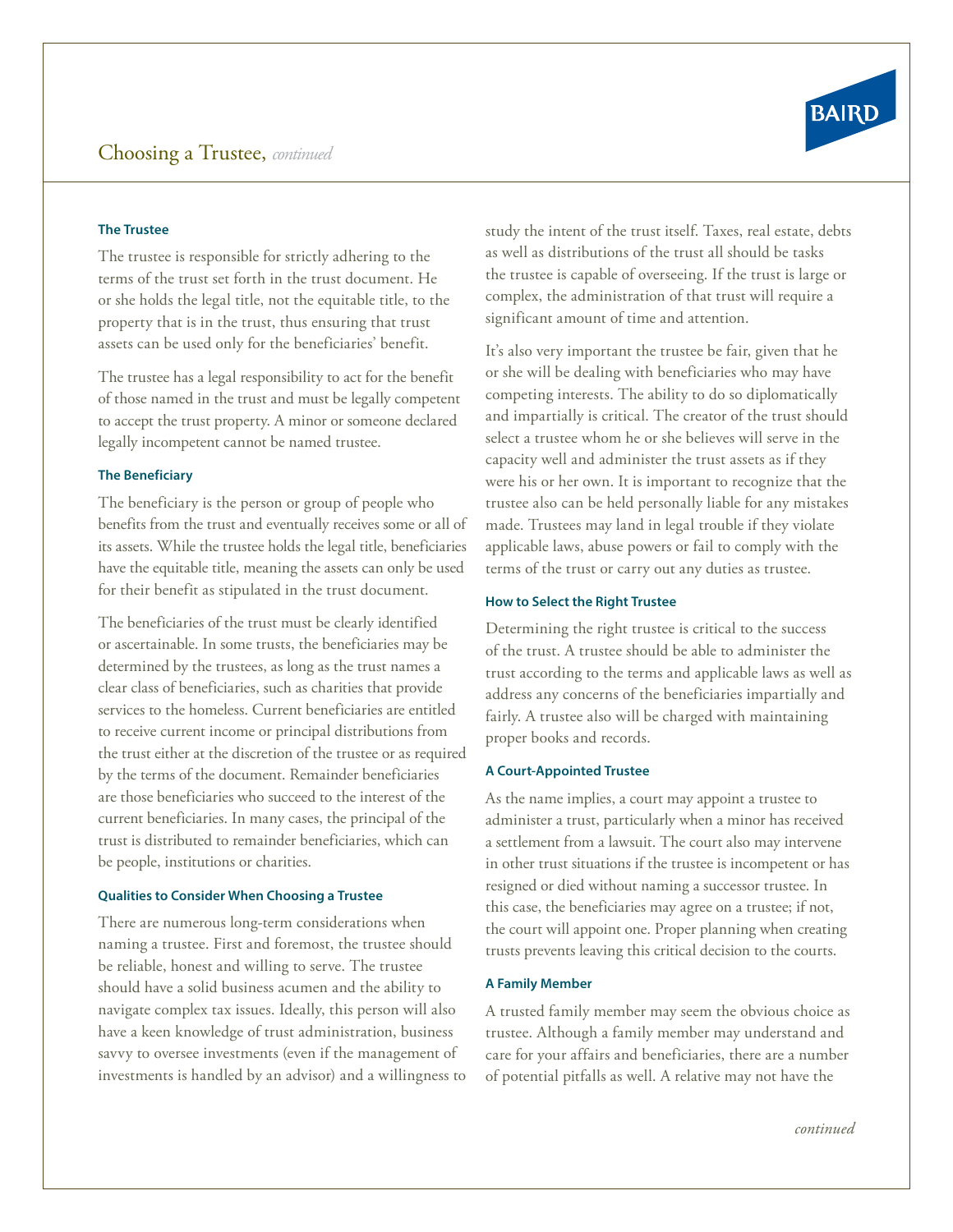

skills or business acumen to handle the complex issues that surround trust administration. In addition, this role can put him or her at odds with the beneficiaries, who often are also family members.

# **A Family Friend**

Enlisting a family friend can bring many of the same benefits and concerns that come with naming a family member. While the friend may have the business knowledge, he or she may not know the specifics of trust administration or have a firm grasp of how a trust should be administered under applicable laws. It also may be difficult for a family friend to be impartial in dealing with beneficiaries.

# **A Corporate Trustee**

Corporate trustees are regulated and monitored by government agencies and held to a higher standard than individual trustees. They are skilled professionals accustomed to working with trusts and staying current on changing laws. They are also able to handle delicate family dynamics and impartially distribute assets.

A corporate trustee is a permanent institution that can manage the trust for decades, ensuring continuity across generations. The trust continues in place with consistent care and oversight, without need for a successor trustee to be appointed.

# **A Co-Trustee**

In many cases, the best option is not to choose one trustee but two. This allows the personal oversight that comes from naming a family member or friend, but includes the professionalism from naming a corporate trustee. A co-trustee can provide an automatic system of checks and balances and ensure disparate beneficiaries are dealt with equitably. In this scenario, be careful to select co-trustees that can work closely together.

#### **The Fiduciary Responsibilities of the Trustee**

In accepting this position, the trustee agrees to accept the fiduciary duties that come with it, such as:

- Maintaining loyalty to the beneficiaries.
- Collecting and protecting the personal assets and have them titled in the trust's name. This means the trustee obtains possession of the assets and keeps them in his or her control for the term of the trust. The trustee is obligated to protect and preserve the assets.
- Being familiar with all terms of the trust and ensure that its provisions are closely followed.
- Keeping funds separate. The trustee is not allowed to co-mingle the trust's assets with his or her own personal funds or the funds of any other trust he or she administers.
- Remaining impartial. In cases in which one beneficiary receives income from the trust and another receives the remainder of the trust at its expiration, the trustee must deal fairly with both competing interests by providing a reasonable income while preserving assets.
- Providing information and accounting to the beneficiaries. An annual report should offer a clear picture of the state of the trust, including its gains, losses, expenses and income. The trustee also should provide reasonable reports at the beneficiaries' requests and allow the beneficiaries to inspect the accounts and other related properties.

# **The Administrative Responsibilities of the Trustee**

In addition to fiduciary responsibilities, a trustee has certain administrative responsibilities he or she must attend to:

- Understanding the beneficiaries' situation and needs
- Receiving and conducting an inventory of the trust assets